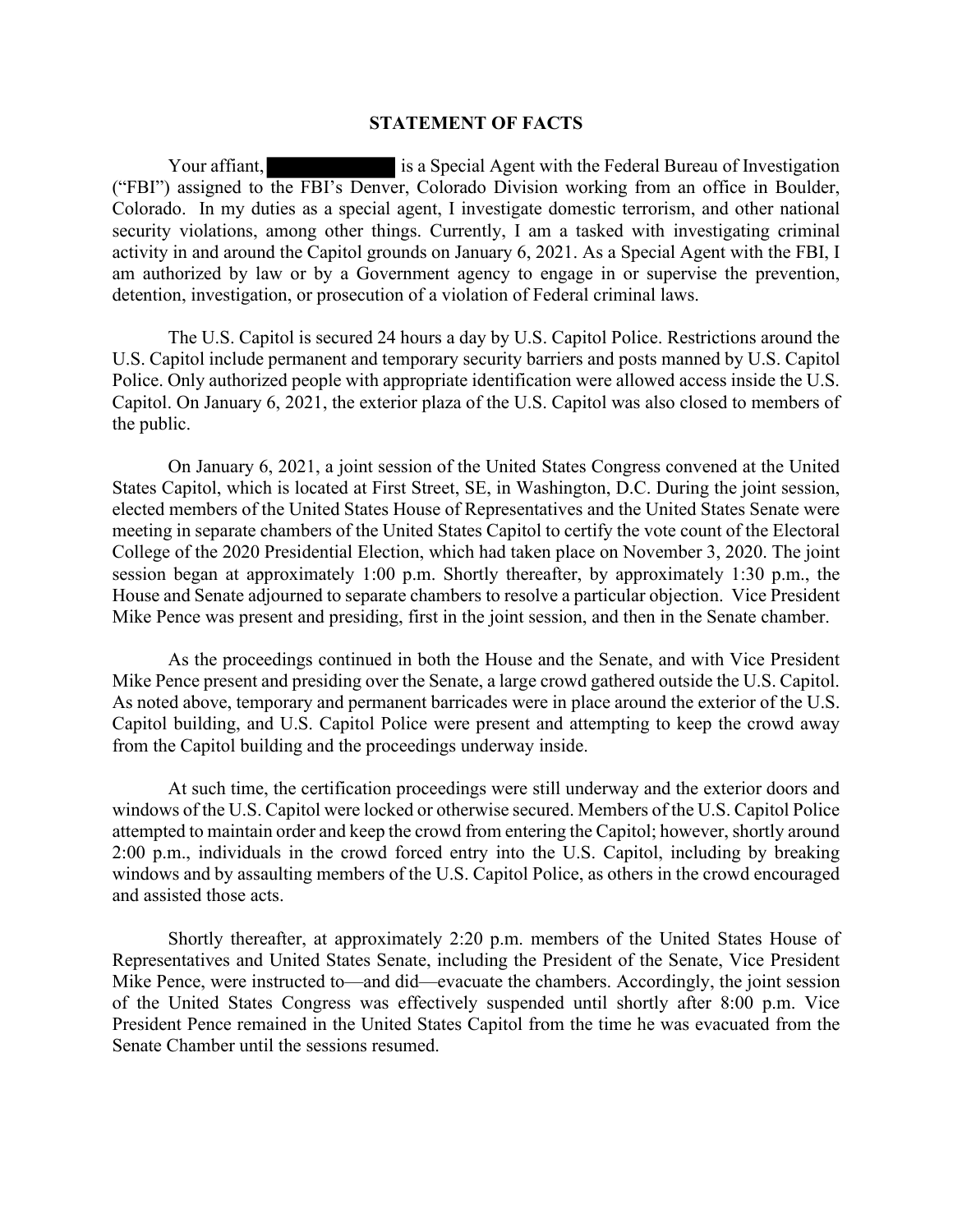During national news coverage of the aforementioned events, video footage which appeared to be captured on mobile devices of persons present on the scene depicted evidence of violations of local and federal law, including scores of individuals inside the U.S. Capitol building without authority to be there.

On or about January 21, 2021, the FBI received an anonymous tip that LOGAN GROVER, a Colorado resident, posted on Facebook that he flew to Washington, D.C. and planned to participate in the protest at the Capitol on January 6, 2021. The tip included a screenshot of the Facebook post, which shows a picture of the Washington Monument in Washington, D.C. The screenshot is provided below:



If you accept the reality that the election was stolen, than you cannot accept Biden as the new president - & neither can I... which is why I flew to DC yesterday. I fought for this nation. Brothers & Sisters lost limbs & life for this nation. I won't sit idle while the nation is stolen in some insane, slow motion, treasonous insurrection. I'm not sure what to do at a rally & protest, it's my first of both... DC Democrats have activated national guard elements to reinforce local police against Trump supporters, who have done nothing - strange that DC didn't do that during the months of rioting, looting, arson & murder... I can't see another video of families & children being attacked & terrorized by Antifa & BLM thugs, knowing that I could do something to prevent it. I have no interest in violence. Sadly, I recognize that violence is highly likely. I'm not certain what's going to happen tomorrow. I am certain I need to be here.

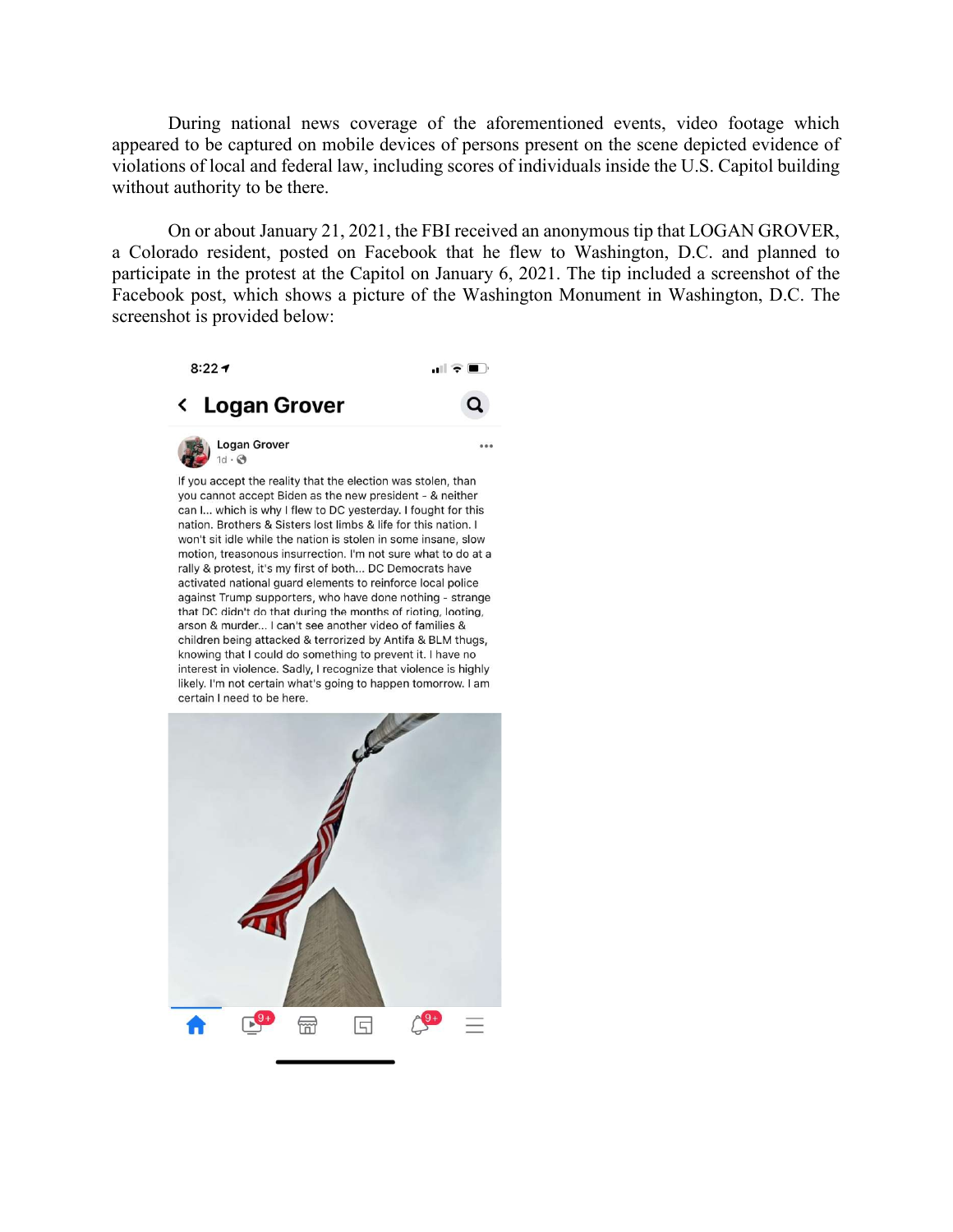The FBI also received a tip from a second individual who knew LOGAN GROVER that GROVER had posted the same Facebook message.

The FBI then interviewed a witness familiar with LOGAN GROVER who told the FBI that GROVER had departed his Erie, Colorado home at approximately 5 am on January 4, 2021 and returned the evening of January 7, 2021.

On February 16, 2021, FBI agents, including your affiant, attempted to interview LOGAN GROVER at his Erie, Colorado residence. GROVER answered the door and confirmed his identity, but declined to speak with the FBI. From this interaction, I was able to observe GROVER and positively identified him as the same individual seen in the videos and photos described in this affidavit.

The FBI also discovered numerous videos of the defendant, LOGAN GROVER, both on Capitol Grounds and in the Capitol Building on January 6, 2021. I can tell these videos were taken at the Capitol on January 6, 2021 based on my knowledge of the exterior and interior views of the Capitol Building and based on the words and actions of the protestors in the video. For example, two separate videos taken of participants outside of the doors of the Capitol on January 6, 2021 show GROVER standing next to the doors of the Capitol Building. In these videos, GROVER has a short haircut and a beard, and he is wearing a large dark coat and green gloves. A still shot of GROVER from one video that was lawfully obtained by the FBI from another protestor's phone The FBI then interviewed a witness familiar with LOGAN GROVER who to<br>GROVER had departed his Erie, Colorado home at approximately 5 am on Januar<br>returned the evening of January 7, 2021.<br>On February 16, 2021, FBI agents, in

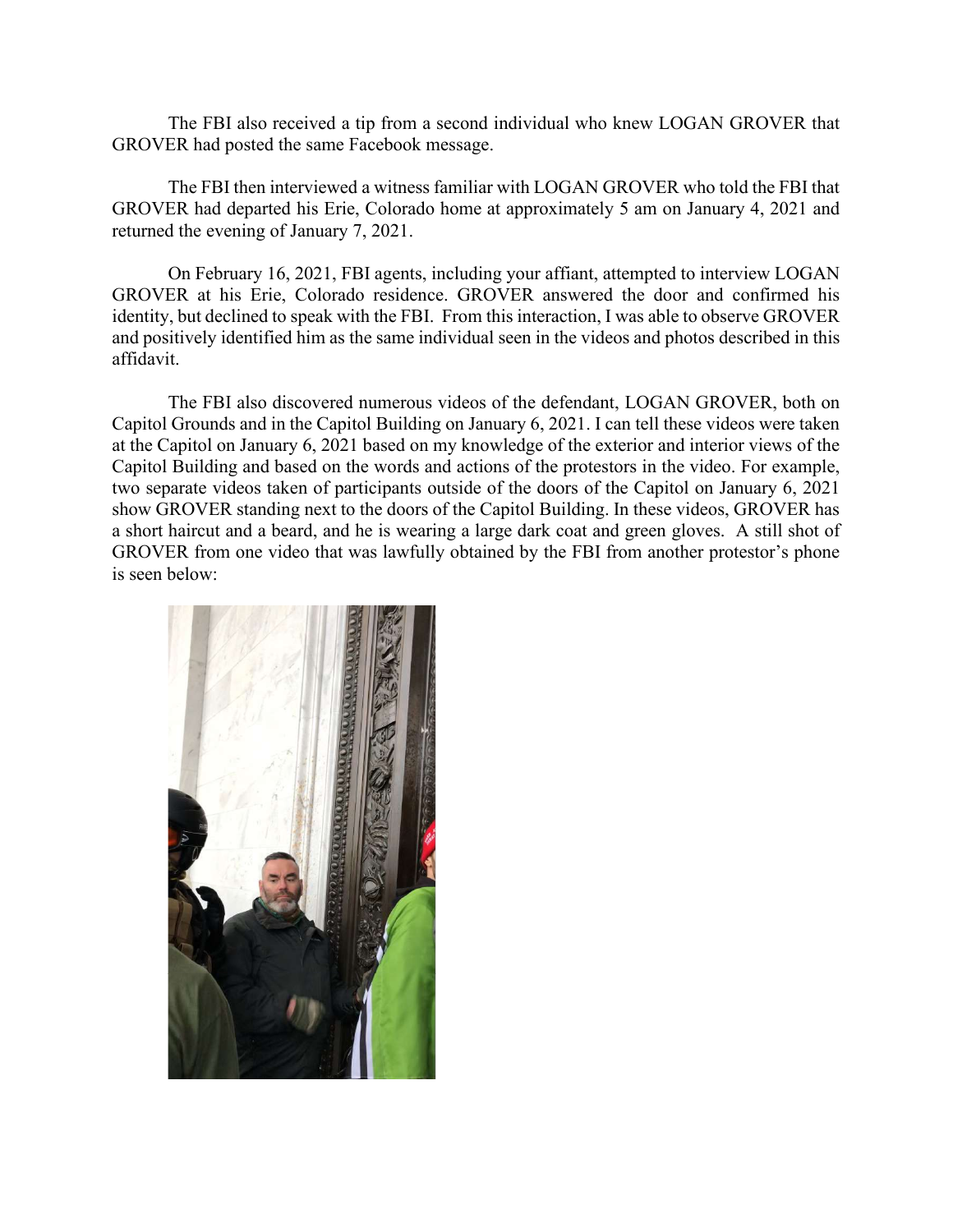The FBI obtained a second video showing LOGAN GROVER outside of the Capitol Building on January 6, 2021 from another tipster who downloaded it from a social media site. In a still shot from this video, shown below, GROVER, lower left, can be seen looking at law enforcement officers standing behind the broken glass in one of the doors to the Capitol Building as another protestor points at them.



Images of LOGAN GROVER inside the Capitol Building on January 6, 2021 were captured on a third video provided by a tipster who downloaded it from social media site Parler. A still shot from this video, on which I have circled GROVER in purple, is seen below. The Capitol Rotunda can be seen through the doorway on the right of this shot.



Body worn camera ("BWC") footage from law enforcement officers responding to the riots on January 6, 2021 also captured video of LOGAN GROVER inside the Capitol Building. For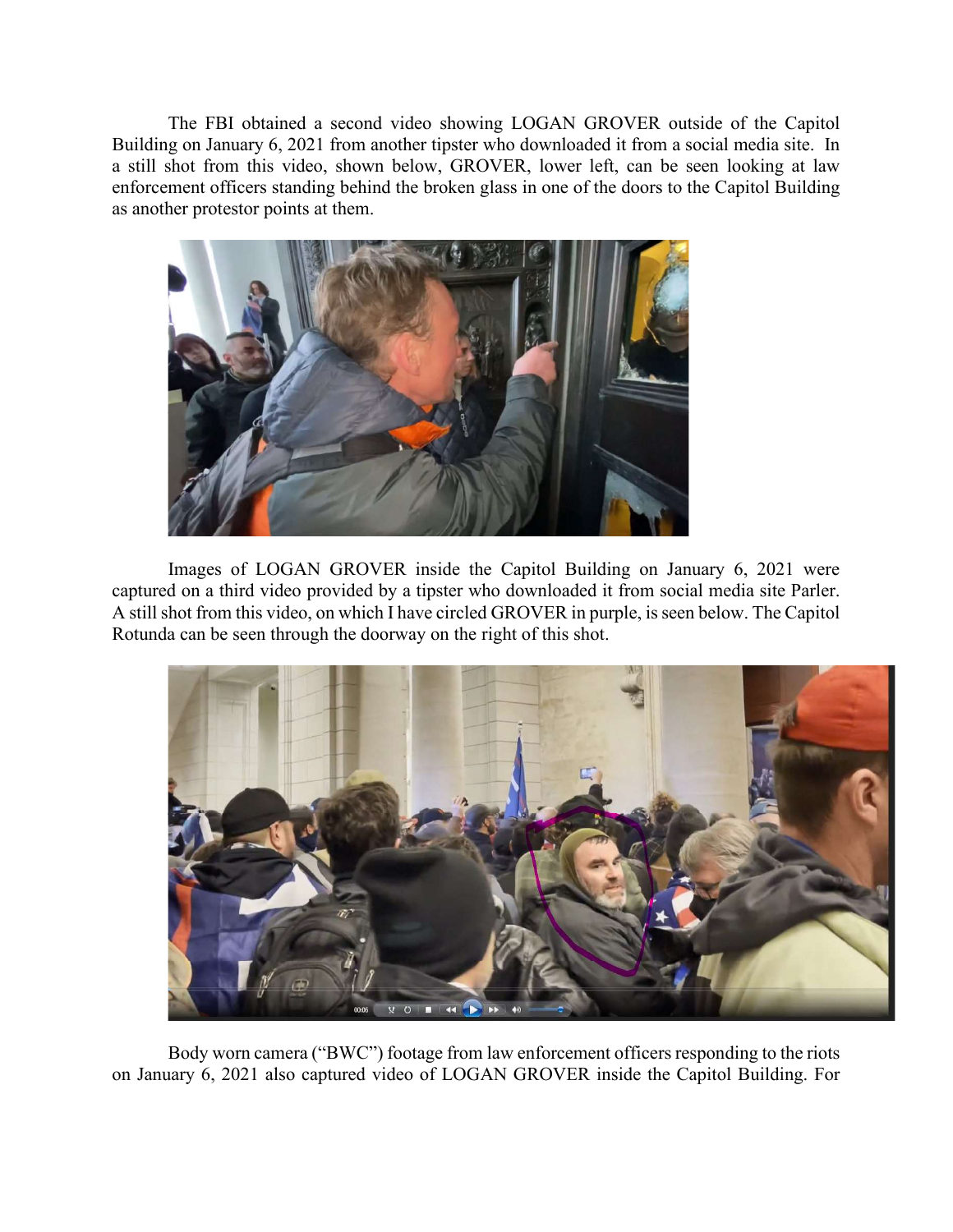left side, looking at his cellphone as officers are removing protestors from the Capitol Building.



A still shot from a second BWC, below, also time-stamped approximately 3:27pm January 6, 2021, shows LOGAN GROVER in the far left.



Based on the foregoing, your affiant submits that there is probable cause to believe that LOGAN GROVER violated 18 U.S.C.  $\S$  1752(a)(1) and (2), which makes it a crime to (1)